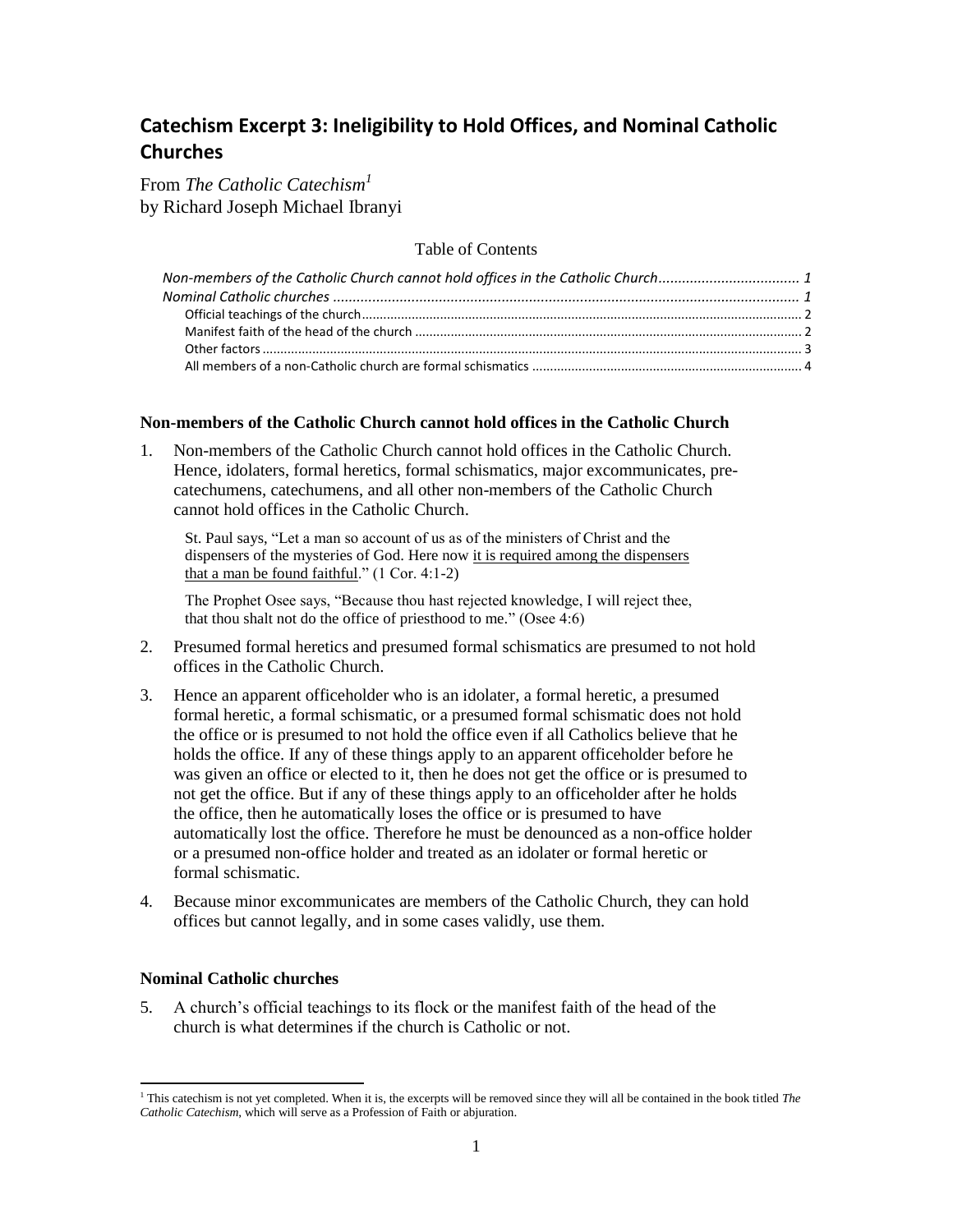#### <span id="page-1-0"></span>*Official teachings of the church*

- 6. A church's official teachings consist of the following:
	- 1. Its catechism
	- 2. Any other teachings that the flock is told that they must consent to by the head of the church
- <span id="page-1-2"></span>7. If an official teaching of the church doubts or denies a basic dogma or a secondary dogma, the church is a non-Catholic church. For example, if one or more of the following heresies or idolatries is an official teaching of the church, then the church is a non-Catholic church:

The Arian heresy, which states that the incarnate Jesus is only man and thus not also God. This heresy denies the basic dogma that the incarnate Jesus is God and man. In the early days of the Church, churches that held the Arian heresy were known as Arian churches.

The heresy that non-members of the Catholic Church can be in the way of salvation.

The heresy that Moslems believe in and worship the true God, which denies the basic dogma that Moslems do not believe in and worship the true God.

The heresy that God created men to be homosexuals and thus the homosexual inclination is not sinful.

The heresies that the death penalty and wars are intrinsically sinful. These heresies deny the basic and natural-law dogmas that the justified use of the death penalty and war are ordained by God as good and necessary things in order to preserve law and order and punish sinners.

The heresy that the Old Covenant is still in force during the New Covenant era, which denies the secondary dogma that the Old Covenant ended and was replaced by the New Covenant when Christ died on the cross.

The heresy that the Holy Eucharist is only bread and wine and thus not the body and blood of Christ, which denies the secondary dogma that the Holy Eucharist is Christ's body and blood under the appearances of bread and wine.

- 8. A church's images that are public and manifest are official teachings of the church because they convey a message to the flock.
- 9. Hence churches that are notoriously desecrated with images of devils, idols, false gods, pagans, heretics, schismatics, vice, immodesty, pornography, or grotesque deformity are non-Catholic churches.
- 10. If an official teaching of a church doubts or denies a deeper dogma and the dogma has been promulgated to the flock, then the church is a non-Catholic church. If the deeper dogma has not been promulgated to the flock, then the church is a Catholic church.

# <span id="page-1-1"></span>*Manifest faith of the head of the church*

11. The head of a church is a cleric (usually a simple priest) but can also be a monsignor, bishop, archbishop, or cardinal.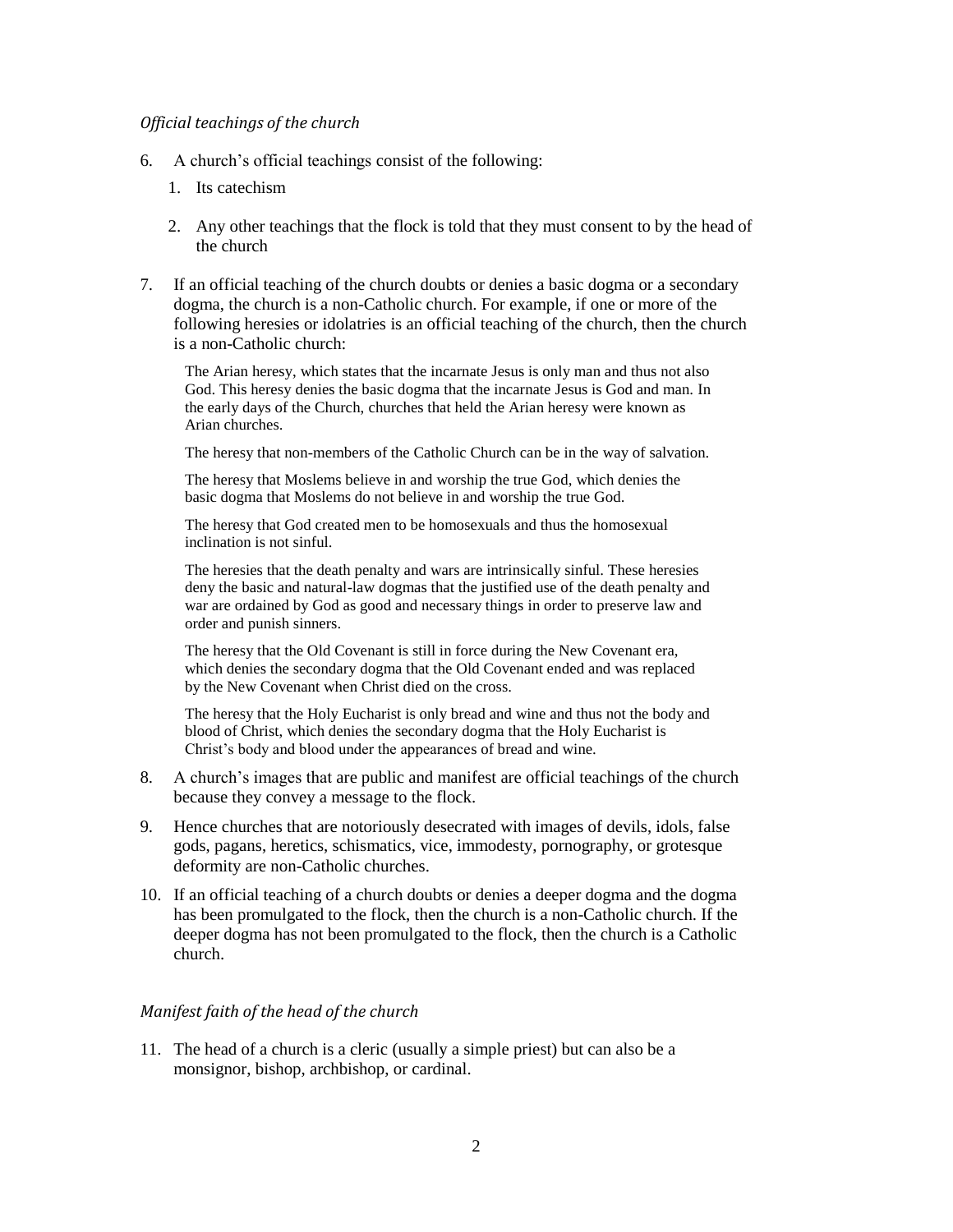- 12. The faith of the head of a church is the faith of the church if it is manifested to the whole flock.
- 13. If the head of a church doubts or denies a basic or secondary dogma and it is manifest to the whole flock, then the church is a non-Catholic church. For example, if one of the following heresies of the head of a church is manifest to the whole flock, then the church is a non-Catholic church. (See Point 7, p. [2\)](#page-1-2)
- 14. If so-called Catholics who are manifest idolaters, manifest formal heretics, or manifest presumed formal heretics are not denounced and expelled from the church, then the head of the church becomes a manifest idolater or formal heretic and thus his church becomes a non-Catholic church.
- 15. If it is manifest to the flock that the head of the church does not denounce a superior who he knows is a formal heretic or a presumed formal heretic and avoid him in religious matters, then the head of the church is a formal heretic either by sins of omission and association even if he does not believe in the heresy or by sins of commission if he too believes in the heresy. Hence his church becomes a non-Catholic church.
- 16. If the doubt or denial of a deeper dogma by the head of the church is made manifest to the whole flock, then the church is still a Catholic church until the flock has proof that the head of the church is culpable or inculpable. If the flock discovers that he is culpable, then the church becomes a non-Catholic church. If the flock discovers that he is inculpable and thus he abjures his heresy, then the church remains a Catholic church. For example,
	- 1. If the head of the church denies the deeper dogma that the incarnate Jesus has two wills, a divine will and a human will, his church remains a Catholic church unless 1) his heresy is manifest to the flock, 2) the flock knows the deeper dogma, 3) the flock denounces him as a heretic, and 4) he does not abjure his heresy, at which point his church would become a non-Catholic church.
	- 2. If the head of the church denies the deeper dogma that non-members of the Catholic Church cannot hold offices and refers to a superior who he knows is a formal heretic or a presumed formal heretic as an officeholder, his church remains a Catholic church unless 1) his heresy is manifest to the flock, 2) the flock knows the deeper dogma, 3) the flock denounces him as a heretic, and 4) he does not abjure his heresy, at which point the church would become a non-Catholic church.

## <span id="page-2-0"></span>*Other factors*

- 17. A member of a Catholic church who holds or teaches a heresy must be denounced as a heretic and reported to his superior by those who know about his heresy. And if he is a formal heretic or a presumed formal heretic, he must be avoided in religious matters. But if he is a presumed material heretic, he must be admonished; and if he does not abjure, then he is a formal heretic and thus must be avoided in religious matters.
- 18. While non-Catholics who were never Catholic are allowed to attend the Mass of the Catechumens in a Catholic church, they do not adhere to the church and thus the